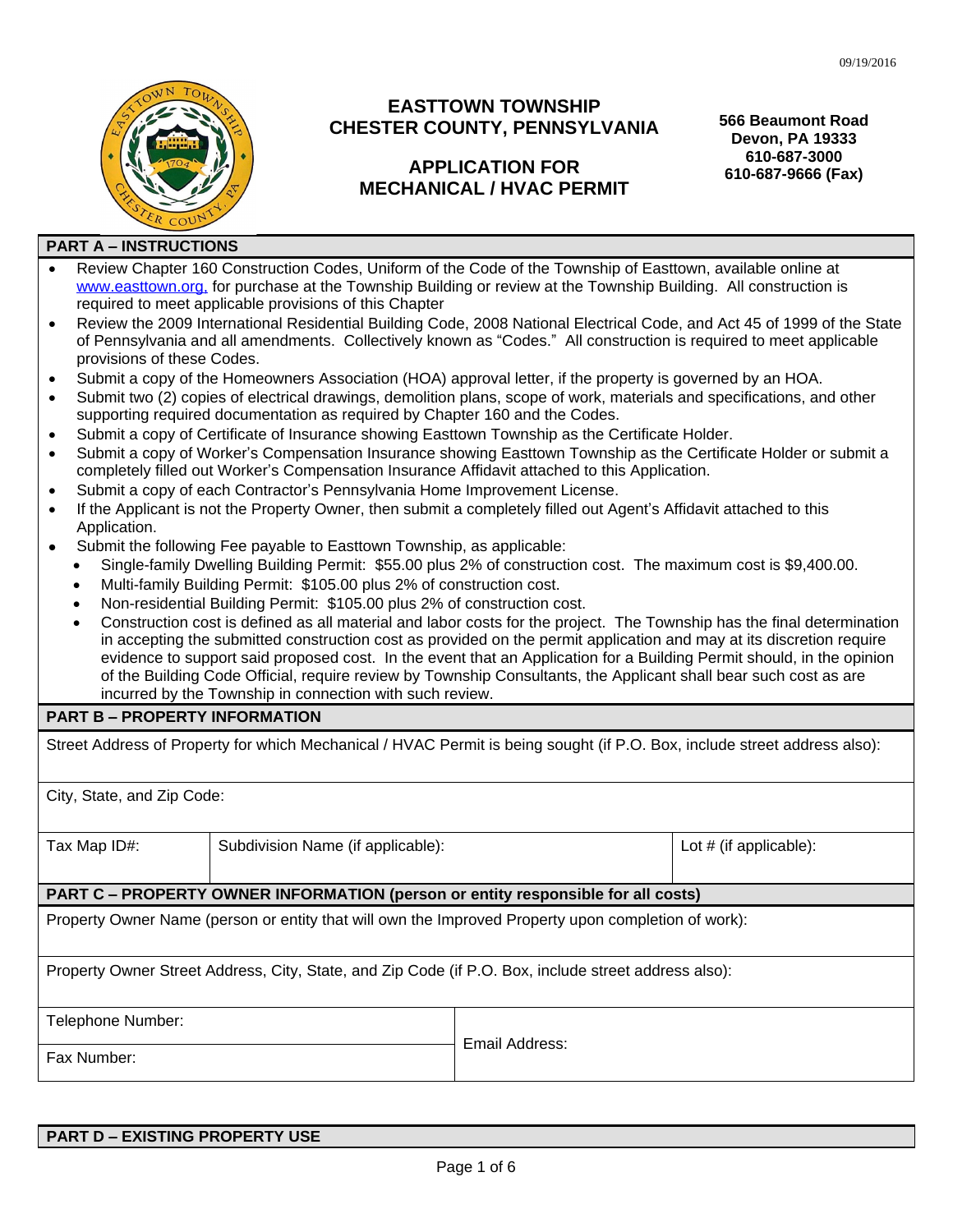What is the current use of the Property:

| PART E - CONTRACTOR INFORMATION (person or entity responsible for the completion of work, if different than<br>the Property Owner.) |                |  |  |  |  |
|-------------------------------------------------------------------------------------------------------------------------------------|----------------|--|--|--|--|
| <b>Contractor Name:</b>                                                                                                             |                |  |  |  |  |
| Contractor Street Address, City, State, and Zip Code (if P.O. Box, include street address also):                                    |                |  |  |  |  |
| Telephone Number:                                                                                                                   |                |  |  |  |  |
| Fax Number:                                                                                                                         | Email Address: |  |  |  |  |
| <b>PART F - ESTIMATED COST</b>                                                                                                      |                |  |  |  |  |
| Cost of Project:                                                                                                                    |                |  |  |  |  |
| <b>PART G - SYSTEM TYPE</b>                                                                                                         |                |  |  |  |  |
| Gas                                                                                                                                 |                |  |  |  |  |
| Oil<br>Heat Pump                                                                                                                    |                |  |  |  |  |
| Other: $\_\_$                                                                                                                       |                |  |  |  |  |
| <b>PART H - SCOPE OF WORK</b>                                                                                                       |                |  |  |  |  |
| <b>Equipment Replacement</b>                                                                                                        |                |  |  |  |  |
| Attic                                                                                                                               |                |  |  |  |  |
| <b>Basement</b>                                                                                                                     |                |  |  |  |  |
| New Installation                                                                                                                    |                |  |  |  |  |
| Attic                                                                                                                               |                |  |  |  |  |
| <b>Basement</b>                                                                                                                     |                |  |  |  |  |
| Other:                                                                                                                              |                |  |  |  |  |
| <b>PART I – DESCRIPTION OF WORK</b>                                                                                                 |                |  |  |  |  |
|                                                                                                                                     |                |  |  |  |  |
|                                                                                                                                     |                |  |  |  |  |
|                                                                                                                                     |                |  |  |  |  |
|                                                                                                                                     |                |  |  |  |  |
|                                                                                                                                     |                |  |  |  |  |
|                                                                                                                                     |                |  |  |  |  |
|                                                                                                                                     |                |  |  |  |  |
|                                                                                                                                     |                |  |  |  |  |
|                                                                                                                                     |                |  |  |  |  |
|                                                                                                                                     |                |  |  |  |  |
| <b>PART J - CERTIFICATION</b>                                                                                                       |                |  |  |  |  |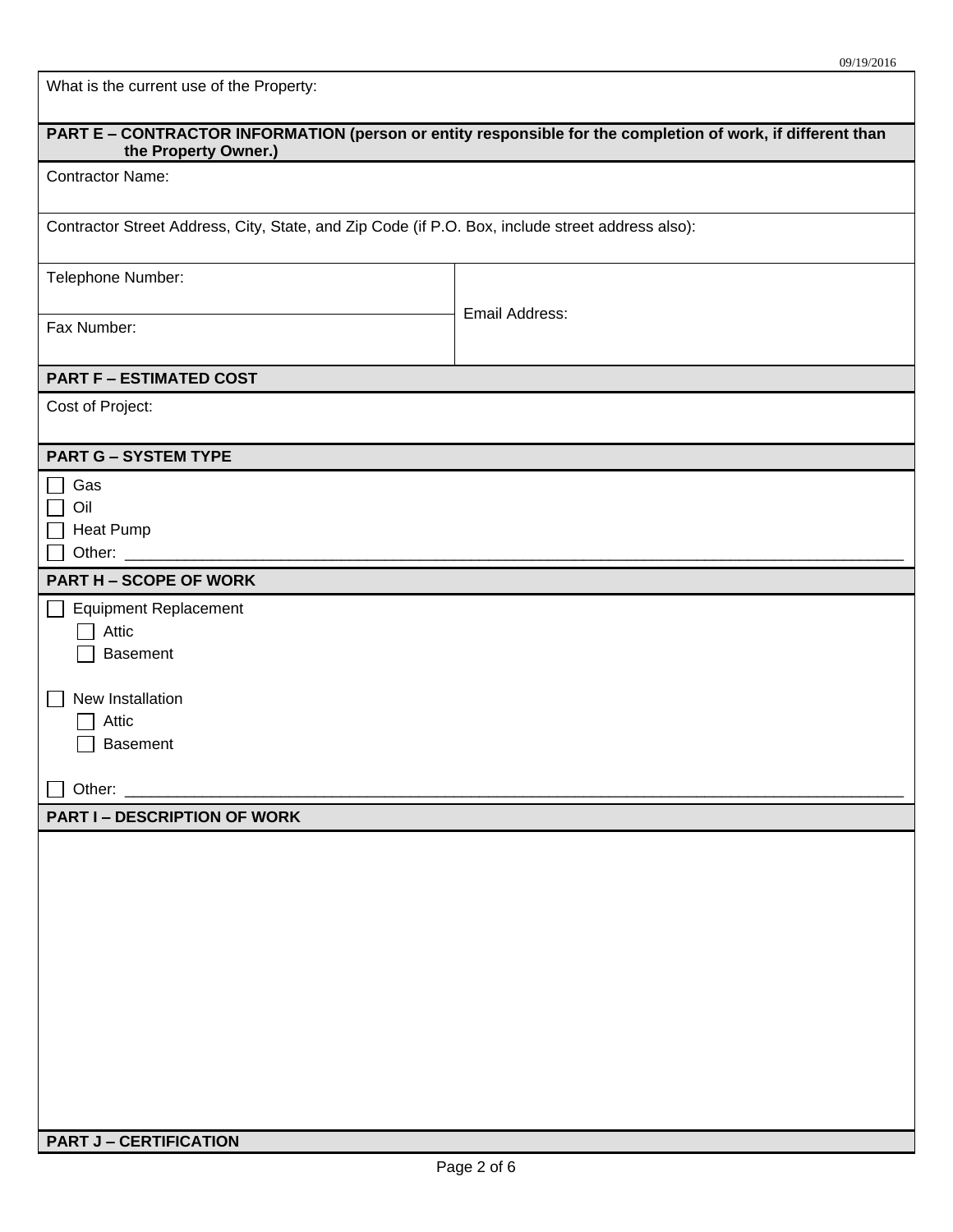I am the Property Owner, or

I am an officer or official of the Property Owner, or

I have the authority to make this application (attach delegation of signatory authority),

| ┙<br>.<br>acknowledge that the information provided in this Application, including any plans and specifications, is true and correct<br>to the best of my knowledge and belief. |          |                                          |                                                        |  |  |  |
|---------------------------------------------------------------------------------------------------------------------------------------------------------------------------------|----------|------------------------------------------|--------------------------------------------------------|--|--|--|
|                                                                                                                                                                                 |          |                                          |                                                        |  |  |  |
|                                                                                                                                                                                 |          | <b>Official Title</b>                    |                                                        |  |  |  |
| <b>Street Address</b>                                                                                                                                                           |          | City, State, Zip                         |                                                        |  |  |  |
| <b>Phone Number</b>                                                                                                                                                             |          | <b>E-Mail Address</b>                    |                                                        |  |  |  |
| Signature                                                                                                                                                                       |          | Date                                     |                                                        |  |  |  |
|                                                                                                                                                                                 |          |                                          |                                                        |  |  |  |
| Approved<br>Disapproved                                                                                                                                                         | Permit#: | <b>Building Code Official Signature:</b> | Date:                                                  |  |  |  |
| Township Official's Comments:                                                                                                                                                   |          |                                          |                                                        |  |  |  |
|                                                                                                                                                                                 |          | Name (type or print legibly)             | PART K - TOWNSHIP ACTION (to be completed by Township) |  |  |  |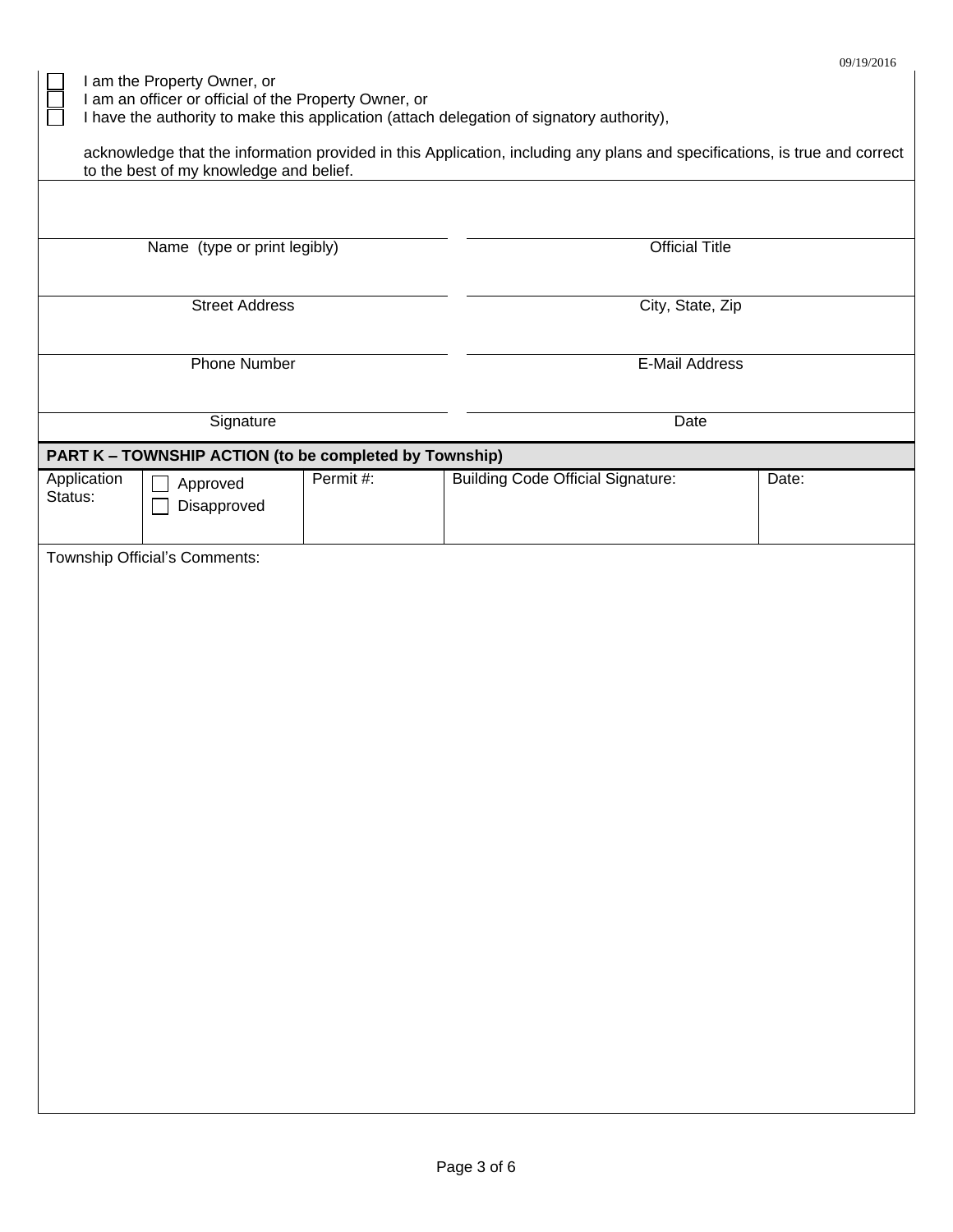# **WORKER'S COMPENSATION INSURANCE AFFIDAVIT**

| Commonwealth of Pennsylvania |                                                                                                                                                                                                                            |                                                                                                                                                                                                                                  |  |  |  |
|------------------------------|----------------------------------------------------------------------------------------------------------------------------------------------------------------------------------------------------------------------------|----------------------------------------------------------------------------------------------------------------------------------------------------------------------------------------------------------------------------------|--|--|--|
|                              |                                                                                                                                                                                                                            |                                                                                                                                                                                                                                  |  |  |  |
|                              |                                                                                                                                                                                                                            | (Name and Address)                                                                                                                                                                                                               |  |  |  |
|                              | AND SAYS: (statement starts here)                                                                                                                                                                                          | TO ME KNOWN (OR SATISFACTORILY PROVEN), WHO BEING DULY SWORN ACCORDING TO LAW, DEPOSES                                                                                                                                           |  |  |  |
|                              |                                                                                                                                                                                                                            | Workers' Compensation Insurance Coverage Information<br>(attach to Building Permit Application)                                                                                                                                  |  |  |  |
|                              |                                                                                                                                                                                                                            |                                                                                                                                                                                                                                  |  |  |  |
|                              |                                                                                                                                                                                                                            | Tax Identification or Social Security Number: ___________________________________                                                                                                                                                |  |  |  |
| В.                           | The Applicant is a contractor within the meaning of the Pennsylvania Worker's Compensation Law:                                                                                                                            |                                                                                                                                                                                                                                  |  |  |  |
|                              | YES (complete Section C below) □ NO (complete Section D below)                                                                                                                                                             |                                                                                                                                                                                                                                  |  |  |  |
| C.                           |                                                                                                                                                                                                                            | Insurance Information: APPLICANT IS A QUALIFIED SELF-INSURER FOR WORKER'S COMPENSATION                                                                                                                                           |  |  |  |
|                              | Certificate of Insurance is attached                                                                                                                                                                                       |                                                                                                                                                                                                                                  |  |  |  |
|                              |                                                                                                                                                                                                                            |                                                                                                                                                                                                                                  |  |  |  |
|                              |                                                                                                                                                                                                                            |                                                                                                                                                                                                                                  |  |  |  |
|                              |                                                                                                                                                                                                                            |                                                                                                                                                                                                                                  |  |  |  |
|                              | C.S., Section 4904, relating to unsworn falsification to the authorities. *See Notary information below.                                                                                                                   | The undersigned deposes and says that the information set forth above is true and correct to the best of the<br>knowledge information and believe of the undersigned and that such is given subject to the penalties of 1B Penn. |  |  |  |
|                              | FROM PROVIDING WORKER'S COMPENSATION INSURANCE:                                                                                                                                                                            | <b>Applicant Signature</b><br>D. Exemption: COMPLETE THIS SECTION IF THE APPLICANT IS A CONTRACTOR CLAIMING EXEMPTION                                                                                                            |  |  |  |
|                              | one of the following reasons:                                                                                                                                                                                              | The undersigned swears or affirms that he/she is not required to provide Worker's Compensation insurance for                                                                                                                     |  |  |  |
|                              | Contractor with no employees. Contractor is prohibited by law from employing individuals to perform work<br>pursuant to this Building Permit unless contractor provides proof of insurance as required by Section C above. |                                                                                                                                                                                                                                  |  |  |  |
|                              | Religious exemption under the Pennsylvania Worker's Compensation Law.                                                                                                                                                      |                                                                                                                                                                                                                                  |  |  |  |
|                              | <b>Applicant Signature</b>                                                                                                                                                                                                 |                                                                                                                                                                                                                                  |  |  |  |
|                              | NOTARY INFORMATION:<br>Subscribed and sworn before me                                                                                                                                                                      | <b>Applicant Address</b>                                                                                                                                                                                                         |  |  |  |
|                              |                                                                                                                                                                                                                            |                                                                                                                                                                                                                                  |  |  |  |